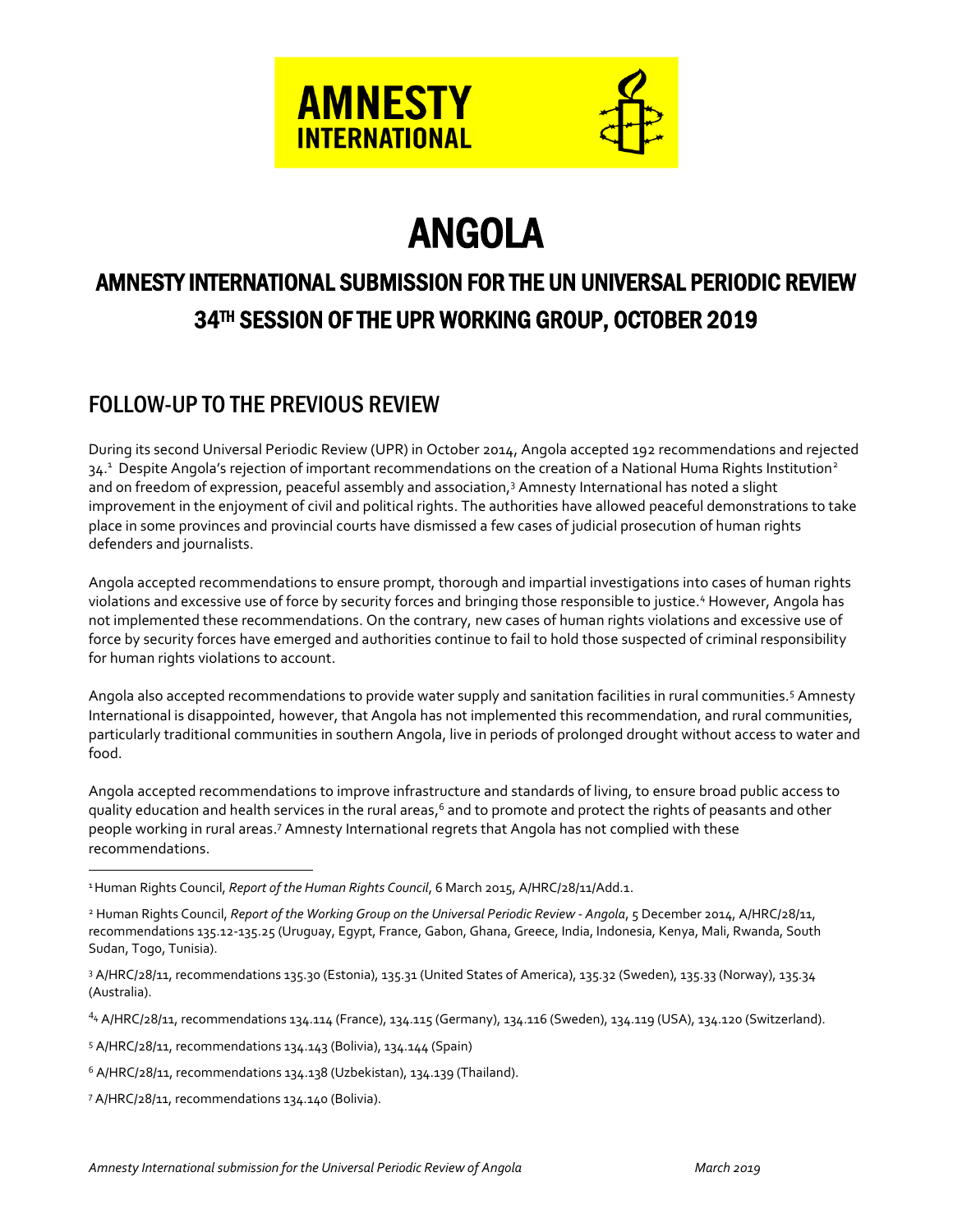Angola accepted recommendations to ratify various international human rights conventions, most notably the Convention against Torture and Other Cruel, Inhuman or Degrading Treatment or Punishment;<sup>8</sup> the International Convention for the Protection of all Persons from Enforced Disappearance;<sup>9</sup> the International Convention on the Elimination of All Forms of Racial Discrimination;<sup>10</sup> and the International Convention on the Protection of the Rights of All Migrant Workers and Members of their Families.<sup>11</sup> Amnesty International is disappointed that Angola has not ratified any of these documents.

## THE NATIONAL HUMAN RIGHTS FRAMEWORK

Amnesty International has noted an improvement in the enjoyment of some civil and political rights. Specifically, the authorities have allowed peaceful demonstrations in some provinces and provincial courts have dismissed a few cases of judicial prosecution of peaceful protestors, human rights defenders and journalists.

Amnesty International welcomes the Constitutional Court's decision to declare unconstitutional the Non-Governmental Organization Presidential Decree that sought to monitor the registration and financial support of NGOs. Amnesty also welcomes the adoption by Parliament in January 2019 of a new Penal Code which removes the provision on "vices against nature" which had been widely interpreted as a criminalization of same-sex relationships. The new Penal Code goes further and criminalizes discrimination against people based on sexual orientation.<sup>12</sup>

# PROMOTION AND PROTECTION OF HUMAN RIGHTS ON THE GROUND

#### **Human rights violations by police and security forces**

Despite some improvements in civil and political rights protection, the police and security forces continue to carry out arbitrary arrests and detentions. Many of the cases of arbitrary arrest, detention and ill-treatment have been against demonstrators, but security forces have also targeted individuals who were not involved in the demonstrations.

- Between 28 January and 1 March 2019, the security forces arbitrarily arrested 62 people, including activists from the Independence Movement of Cabinda (*Movimento Independista de Cabinda* – MIC) and their family members and colleagues.<sup>13</sup> Their arrest and detention were in connection with their involvement in a peaceful protest held on 1 February to mark the 134<sup>th</sup> anniversary of the signing of the Treaty of Simulambuco.<sup>14</sup> On 27 February, the Cabinda High Court ruled that 51 detainees should remain in detention while 13 others were released provisionally pointing out that their arrest at their home without a warrant had been illegal.
- On 1 March 2019, activists and family members of the 51 remaining detainees gathered to protest their continued detention. The police arrived and assaulted the protesters with kicks and punches. The police arrested 11 people without a warrant but released them hours later without charges. Seven of those arrested were

 $\overline{a}$ 

 $114$  A/HRC/28/11, recommendations Philippines (134.4), Burkina Faso (134.13), Ghana (134.19).

12 The New Penal Code, which took effect on 23 January 2019, rescinded references to "vices against nature" that were part of the colonial Penal Code of 1886.

<sup>13</sup> Amnesty International, *Angola: Sixty-two activists, protesters arbitrarily held*, 12 February 2019. Available: <https://www.amnesty.org/en/documents/afr12/9804/2019/en/>

14 The Portuguese Crown and the Cabinda native authorities signed the Treaty of Simulambuco establishing Cabinda as a Protectorate of the Portuguese Crown.

<sup>8</sup> A/HRC/28/11, recommendations Italy (134.10), Denmark (134.17), Ghana (134.19), Kenya (134.21), Togo (134.33), Tunisia (134.34).

<sup>9</sup> A/HRC/28/11, recommendations Ghana (134.19).

<sup>10</sup> A/HRC/28/11, recommendations Viet Nam (134.7), Gabon (134.18), Mexico (134.26), South Africa (134.32), Tunisia (134.34).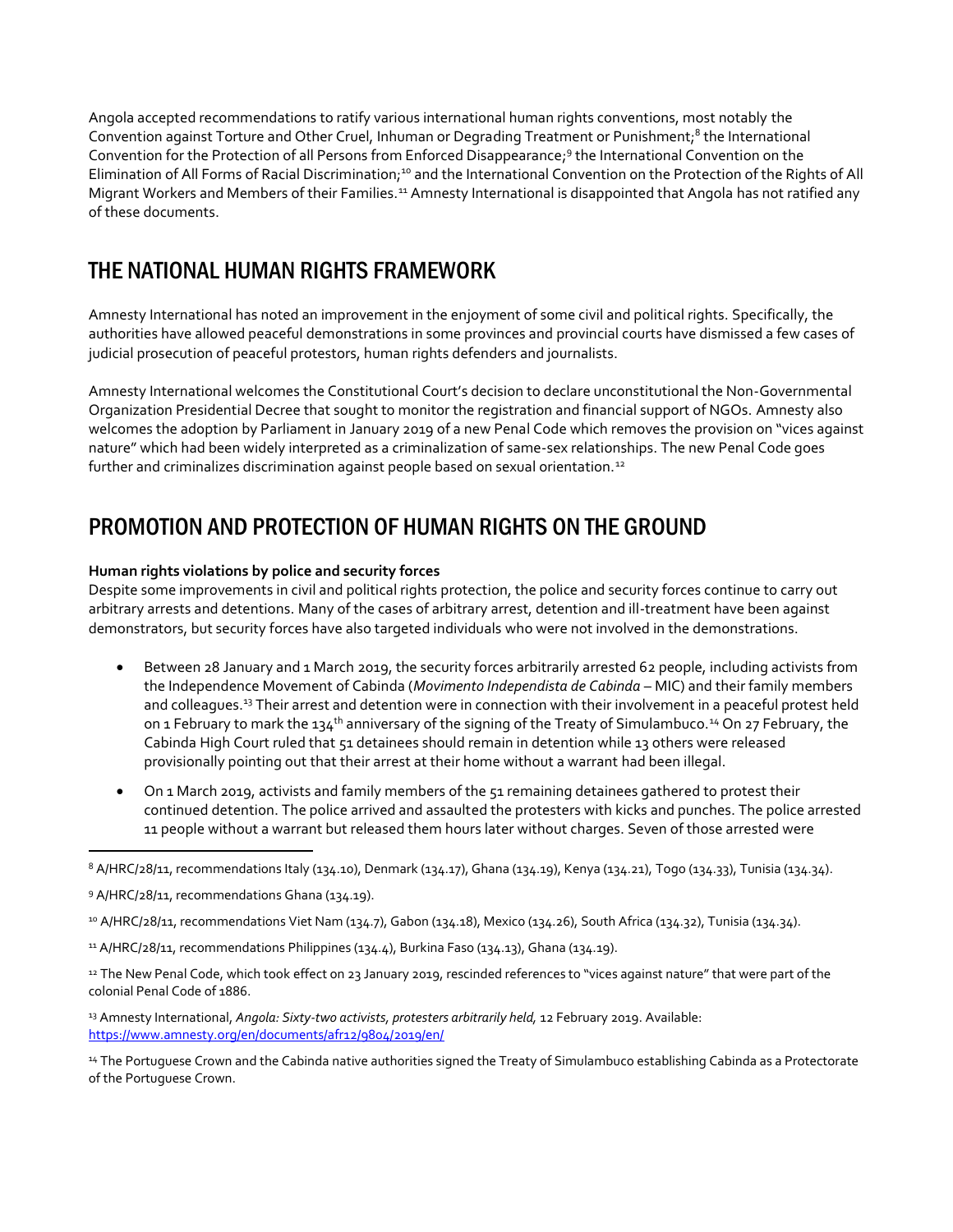hospitalized due to the police beatings.

- Between September and October 2018, law enforcement agents used excessive force and ill-treated over 300,000 nationals from the Democratic Republic of Congo during Operation Transparency (*Operação*  Transparência) aimed at forcibly expelling them from Angola,<sup>15</sup> in particular from illegal diamond mines in Lunda Norte and Lunda Sul provinces. The mass deportation of Congolese nationals resulted in serious human rights violations by security forces on both side of the border, including six deaths, sexual violence and harassment, bodily frisking and theft of belongings.<sup>16</sup>
- Amnesty International has received reports of the killing of 92 people in Luanda, in the municipalities of Cacuaco and Viana, carried out by agents of the Criminal Investigation Service between April 2016 and November 2017 in circumstance which appear to be unlawful.<sup>17</sup> Suspected of criminal behaviour, the victims were extrajudicially executed without investigation or trial. As far as Amnesty International is aware, no police officer or security agent has been brought to justice for these killings, the excessive use of force, ill-treatment, or arbitrary arrests and detentions.

#### **Land disputes in rural areas**

The *Constitution of the Republic of Angola* recognizes collective and customary land ownership and use: "The state shall respect and protect the property and any other rights of private individuals, corporate bodies and local communities, and temporary civil requisition and expropriation for public use shall only be permitted upon prompt payment of just compensation under the terms of the Constitution and the law." <sup>18</sup> Similarly, the *Land Law* protects rural community rights to the lands under their occupation, whether for habitation and other uses, or self-administration and selfmanagement.<sup>19</sup> It further asserts that the State should respect and protect the land rights of rural communities, including those that are based in customary land use; these lands can only be expropriated for the public benefit with just compensation. 20

The *Environmental Law* requires projects which by their size, nature or location, may have a significant negative impact on the natural or social environment, or implications for environmental and social equilibrium, to undergo a process of "Environmental and Social Impact Evaluation in which are determined its social, environmental, economic viability and the methods for neutralizing or minimizing its effects".<sup>21</sup>

Despite these legal guarantees and its international obligations, Angola continues to fail to protect communities from losing their communal lands to commercial farming. The authorities have failed to enforce legal requirements before evictions, including environmental and social impact assessments, public consultations, and free, prior and informed consent by the affected communities, as well as provide adequate relocation and fair compensation.

Since the end of the civil war, commercial farmers have expropriated without any form of compensation more than 750km<sup>2</sup> of Tunda dos Gambos, a communal pastoral reserve which includes Vale de Chimbolela and some parts of Parque de Bicuar, in Gambos and Chibiya municipalities, Huila province. As a result, food security and livelihoods in the pastoralist communities scattered in Cunene, Huila and Namibe provinces have been greatly diminished.<sup>22</sup>

 $\overline{a}$ 

<sup>15</sup> United Nations - Office of the High Commissioner*, Mass expulsions from Angola have put thousands of Congolese at risk in DRC*, 26 October 2018. Available at: <https://www.ohchr.org/EN/NewsEvents/Pages/DisplayNews.aspx?NewsID=23784&LangID=E>

<sup>16</sup> United Nations - Office of the High Commissioner*, Mass expulsions from Angola have put thousands of Congolese at risk in DRC*, 26 October 2018. Available at[: https://www.ohchr.org/EN/NewsEvents/Pages/DisplayNews.aspx?NewsID=23781&LangID=E](https://www.ohchr.org/EN/NewsEvents/Pages/DisplayNews.aspx?NewsID=23781&LangID=E)

<sup>17</sup> Rafael Marques de Morais, *Angola's Killing fields – a report on extrajudicial executions in Luanda, 2016 – 2017.* Available at: <https://www.makaangola.org/wp-content/uploads/2018/02/EXTRAJUDICIAL-KILLINGS-IN-ANGOLA-2016-17.pdf>

<sup>18</sup> *The Constitution of the Republic of Angola*, Article 37:2.

<sup>19</sup> *Lei de Terra, Lei n.º 9/04 de Novembro*, Article 1: C.

<sup>20</sup> Ibid., Article 9: 1-2.

<sup>21</sup> *Lei de Bases do Ambiente, Lei n.º 5/98 de 19 de Junho,* Article 15.

<sup>22</sup> Manuel Luamba, Sul de Angola continua a sofrer com a seca e a fome, *Deutsche Welle*, 13 November 2018.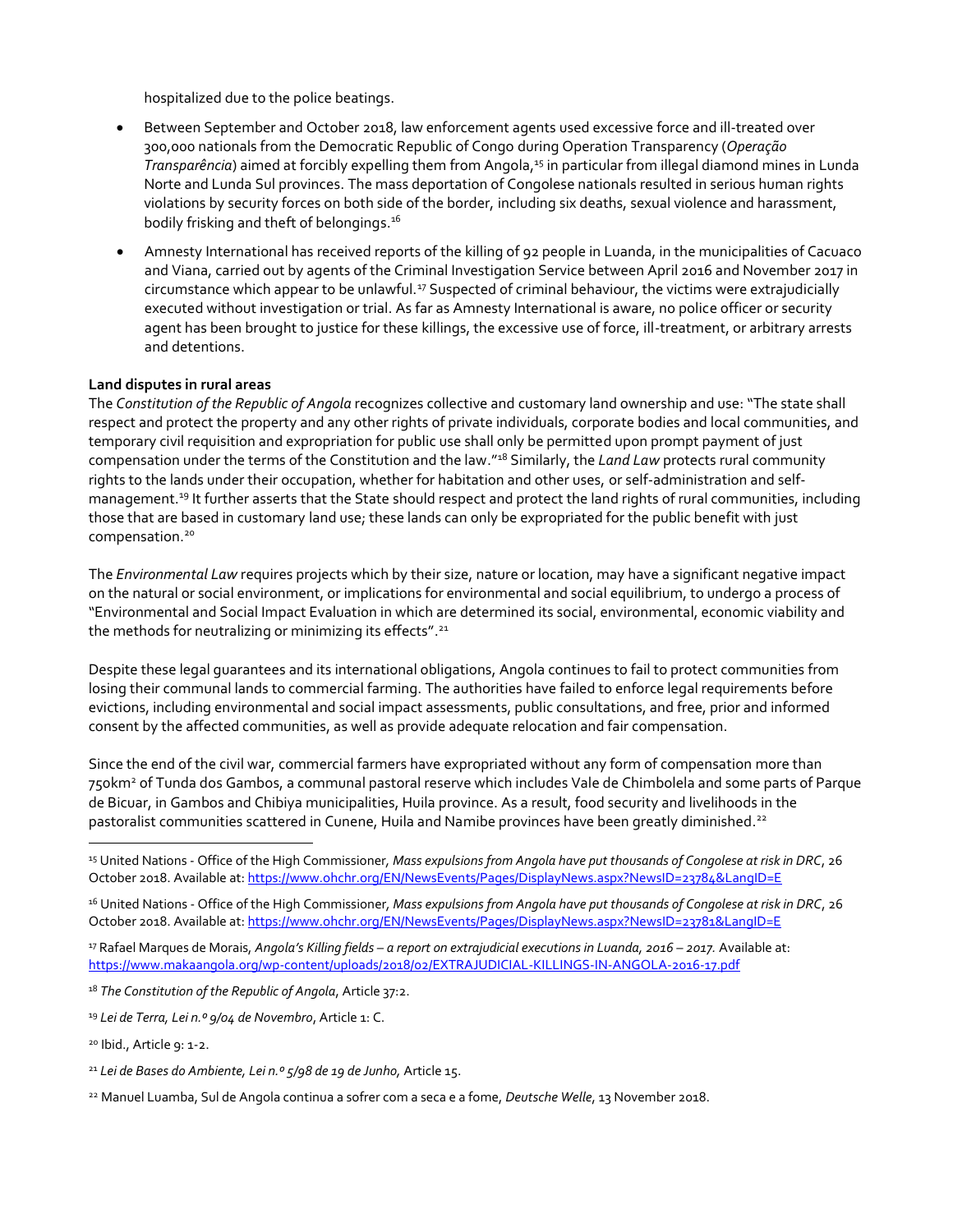- In February 2016, 19 families were forcibly evicted from their land in Cunene province as part of the government's Agroindustrial Horizonte 2020 mega project. This project aimed to appropriate 76,000 hectares of fertile land without the free, prior and informed consent of the affected communities, including land west of Ombadja and Curoca municipalities, which is home to 39 communities consisting of 2,129 families with 10,675 children. These communities have historically relied on agriculture and livestock for their livelihoods. By the end of 2017, a community area of 15,000 hectares had been destroyed, including trees used for food and firewood, grass for cattle grazing, and burial sites. Consequently, the 19 families' standard of living was drastically diminished with severely reduced access to food and water.<sup>23</sup>
- The communities of Sachitemo, Capunda and Pungua in Tchicala Tcholoanga municipalities, Huambo province, had their agricultural land expropriated by a Chinese company. The communities relied on family agriculture for their subsistence, and since their eviction they have been facing significant challenges including a lack of ability to support themselves and therefore a lack of food. The company expropriated a total of 7,000 hectares, including an area of access to the Cunene River, which was of fundamental life-sustaining use for the local communities to grow their food.<sup>24</sup>

#### **Precarious right to water in rural and urban areas**

The *Constitution of the Republic of Angola* and the *Water Law* declares that, as a natural resource, water is a hydric public good the right to which is "inalienable and imprescriptible". <sup>25</sup> However, contrary to both this provision and Angola's international obligations, access to drinking water – in terms of availability, quality and accessibility – remains precarious in both urban and rural areas for large numbers of people.

- In rural areas, the development of agribusiness, mining, and oil and gas projects directly hamper access to safe drinking water. De facto privatization of rivers (through diversion), lakes and water fountains (through fencing) cut people's access to water. In Lunda Norte, the mining industry has diverted Kwango River away from various communities in Kwango, Xamutemba, and Kapenda Kamulemba municipalities. Commercial farmers have fenced off rivers, lakes and fountains in Curoca (Cunene), Savate (Kwangar municipality in Kwando Kubango) and Luangundo (Kwando Kubango). Where natural water sources are still accessible, they have been subject to pollution. Oil spills in Cabinda and Zaire provinces have contaminated water sources denying communities of their rights to water and livelihoods;
- In urban areas, the availability, quality and accessibility of water have been perennially precarious for large segments of the population. Most of the time, drinking water is both unavailable and of below acceptable quality. In addition, water supply is discriminatory with priority given to affluent neighborhoods.<sup>26</sup>

#### **Right of lesbian, gay, bisexual, transgender and intersex people**

 $\overline{a}$ 

The revision of the Criminal Code removed the provision widely interpreted as a criminalization of same-sex relationships and criminalized the discrimination against people based on sexual orientation; however, LBGTI people continue to face discrimination, intimidation and harassment by both non-state actors and state actors. The authorities have failed to protect LBGTI people against homophobic violence and to hold the perpetrators accountable. The justice system has a poor infrastructure and lacks adequately trained and qualified personnel, which results in cases taking a long time to finalize. For LGBTI people, very few cases reach the courts and very few lawyers are willing to take on LGBTI cases.

<sup>26</sup> Angop, Angola: Expert warns of drinking water quality, 20 Sep 2016. Available at:

<sup>23</sup> Amnesty International, *The State of the World's Human Rights,* 2018. Available at: <https://www.amnesty.org/download/Documents/POL1067002018ENGLISH.PDF>

<sup>24</sup> Maka Angola, *Empresa Chinesa expropria terras de camponeses no Huambo, 15 January 2019.* Available at: <https://www.makaangola.org/2019/01/empresa-chinesa-expropria-terras-de-camponeses-no-huambo/>

<sup>25</sup> *Lei de Aguas*, *nº 6/02, de 21 de Junho,* article 5; *Constitution of the Republic of Angola*, article 95.

[http://www.angop.ao/angola/en\\_us/noticias/sociedade/2016/8/38/Angola-Expert-warns-drinking-water-quality,4526a43e-9c02-4215](http://www.angop.ao/angola/en_us/noticias/sociedade/2016/8/38/Angola-Expert-warns-drinking-water-quality,4526a43e-9c02-4215-aa28-6549f8d6fe79.html) [aa28-6549f8d6fe79.html.](http://www.angop.ao/angola/en_us/noticias/sociedade/2016/8/38/Angola-Expert-warns-drinking-water-quality,4526a43e-9c02-4215-aa28-6549f8d6fe79.html) In March 2019. Amnesty International also interviewed civil society representatives from all over the country in Luanda. The problem of water supply in Angola is widely known and acknowledged, and regrettably a normal state of affairs.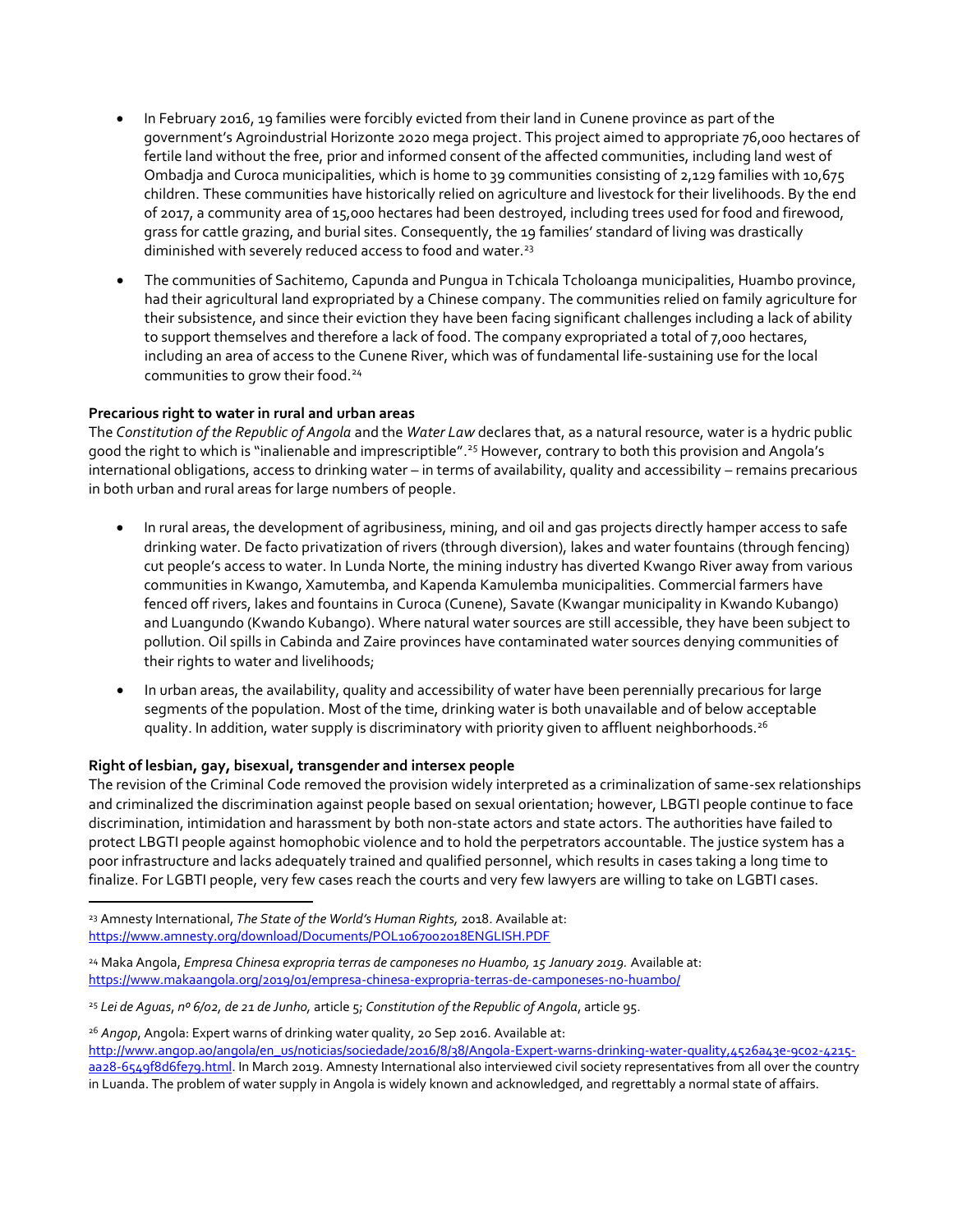On 10 July 2018, Arquivo de Identidade Angolano's shelter for LGBTI, better known as *No Cúbico*, in Luanda, was invaded by three men armed with knives, fire guns and a hand hoe.<sup>27</sup> Five women were sleeping in the bedroom when the break in happened. They heard the men screaming, "Where are they? We are going to kill you!" The women barricaded the door to prevent a break into their room. After an hour and a half, the men decided to leave fearing the police was arriving. The next morning, the women went to the nearest police station, *Esquadra da Camuxiba,* to report the case. Their case was, however, redirect to the Ilha Police Unit. Instead of investigating the case to identify the aggressors, the police officers questioned the women and tried to defame their shelter *No Cúbico* as a prostitution house because single women lived there. To date, the authorities have not brought anyone to justice.

### RECOMMENDATIONS FOR ACTION BY THE STATE UNDER REVIEW

#### **Amnesty International calls on the government of Angola to:**

#### *Ratification of human rights treaties*

- In line with recommendations accepted during the previous review, promptly ratify, without making any reservation, the Convention against Torture and Other Cruel, Inhuman or Degrading Treatment or Punishment; the International Convention for the Protection of all Persons from Enforced Disappearance; the International Convention on the Elimination of All Forms of Racial Discrimination; and the International Convention on the Protection of the Rights of All Migrant Workers and Members of their Families;<sup>28</sup>
- **•** Promptly ratify the Rome Statute of the International Criminal Court, signed on 7 October 1998;
- Ensure that the provisions of all international human rights treaties, to which Angola is a party, are incorporated into domestic law.

#### *Human rights violations by police and security forces*

- Carry out prompt, thorough, impartial and independent investigations into cases of arbitrary arrest and detention and ensure that any police officers found responsible for human rights violations are subjected to disciplinary proceedings and criminal proceedings as appropriate, in line with accepted recommendations from the previous review;<sup>29</sup>
- Ensure the laws, regulations and codes of conduct that regulate the functioning of the police are reformed to bring them in line with international human rights standards;
- Ensure full reparations, including fair and adequate compensation, for victims of arbitrary arrest and detention;
- For those detained pending trial, ensure that they are brought to trial within a reasonable period of time or released pending trial;
- Ensure the release of those who have been detained for a period commensurate with the length of the normal sentence for the offence.

#### *Land disputes*

 $\overline{a}$ 

- Ensure adequate remedies, including just compensation and restitution, for all victims of communal land illegally expropriated by commercial farmers, mining projects and oil and gas companies;
- Issue communal land titles for traditional communities who depend on the land for their livelihoods and adequate living standards;

<sup>27</sup> Arquivo de Identidade Angolano, *Um relato sobre Lesbofobia em Luanda, 15 August 2018,* [https://www.aia-ao.org/single](https://www.aia-ao.org/single-post/2018/08/15/UM-RELATO-SOBRE-LESBOFOBIA-EM-LUANDA)[post/2018/08/15/UM-RELATO-SOBRE-LESBOFOBIA-EM-LUANDA](https://www.aia-ao.org/single-post/2018/08/15/UM-RELATO-SOBRE-LESBOFOBIA-EM-LUANDA)

<sup>&</sup>lt;sup>28</sup> A/HRC/28/11, recommendations 134.4-134.34 (Philippines, Kenya, Ghana, Italy, Denmark, Burkina Faso, Togo, Tunisia, Viet Nam, Gabon, Mexico, South Africa and Tunisia).

<sup>29</sup> A/HRC/28/11, recommendations 134.114 (France), 134.115 (Germany), 134.116 (Sweden), 134.119 (USA), 134.120 (Switzerland).